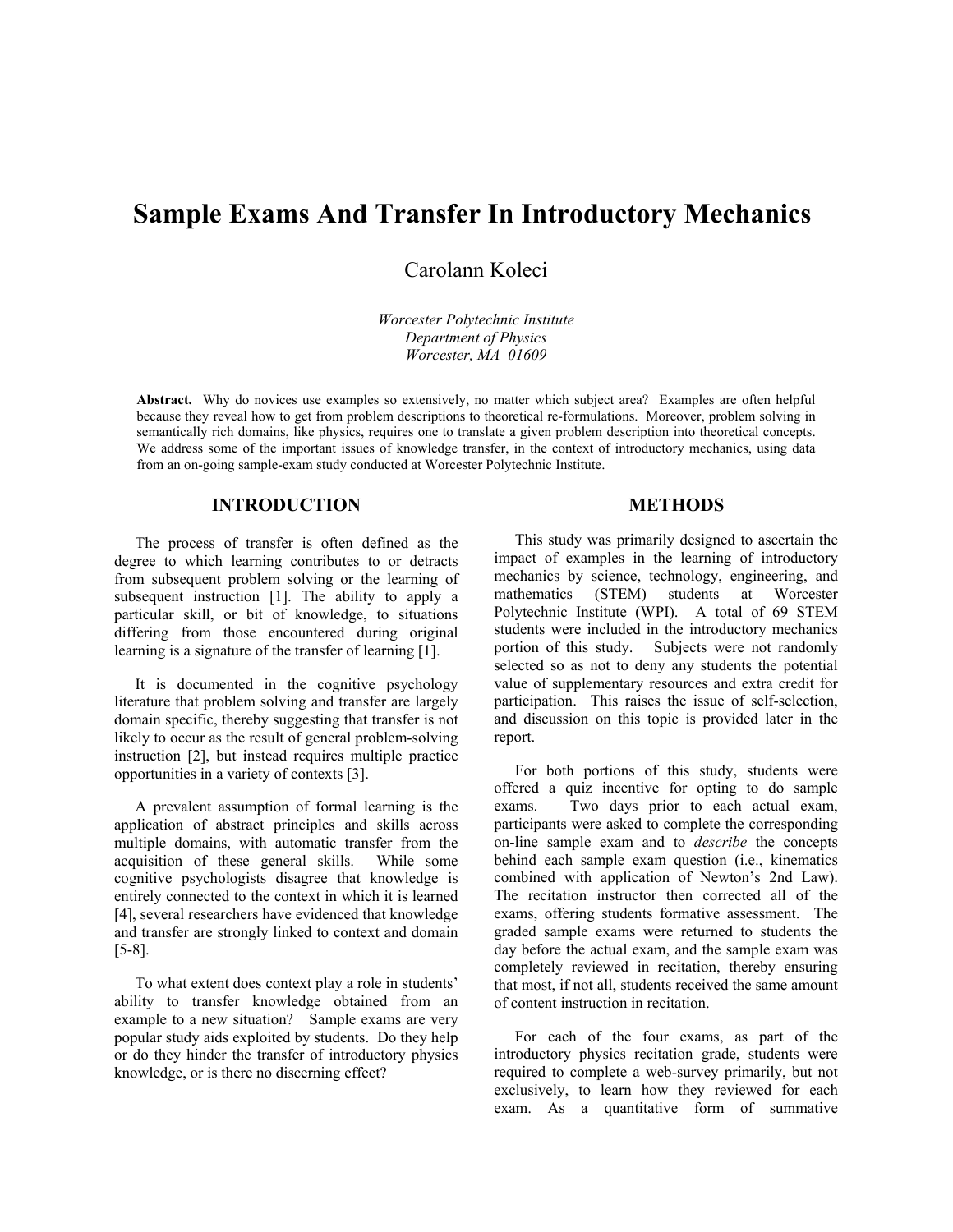assessment, the Force Concept Inventory (FCI) was required (both pre- and post- tests) among all introductory mechanics students [9].

### **DISCUSSION**

 Several statistical tests were performed in order to determine the effect of sample exams on exam performance, and in order to address the issue of selfselection. The first table displays course content.

**TABLE 1. Content for Introductory Mechanics** 

| Exam       | Exam       | Exam       | Exam         |
|------------|------------|------------|--------------|
| One        | Two        | Three      | Four         |
| Vectors    | Projectile | Energy and | Equilibrium, |
| and        | motion and | momentum   | rotational   |
| kinematics | Newton's   |            | motion, and  |
| graphs     | Laws       |            | angular      |
|            |            |            | momentum     |

For both portions of this study, a one-way Analysis of Variance (ANOVA) was performed, using normalized gain on the FCI as the dependent variable and choice to do the sample exam as the factor. These tests were performed to learn of any differences in conceptual understanding. For the case of introductory mechanics, statistically significant results were obtained for those students opting to do sample exam numbers one, two, and four. In all three of these cases, those students who complete each respective sample exam fare better on the FCI (normalized gain) than those not doing the sample exam (p ( $\alpha = 0.05$ ) = 0.04, 0.02, 0.04, respectively).

While the above results may suggest that sample exams enhance the transfer of conceptual knowledge, as evidenced by statistically significant FCI scores, there is still the problem of self-selection. If more conscientious and academically astute students are selecting to do sample exams, then it is expected that these students will fare better on conceptual tests like the FCI. To address this issue, data from each of the two class populations was partitioned according to final course grade. In this manner, those students earning an *A* for the course and opting to do the sample exam could be compared with students earning an *A* for the course and *not* opting to do the sample exam. Analogous groupings could be made for *B*, and *C* students, respectively. Since the number of students failing the course is small, comparisons for these populations of the students can not be made.

When partitions are made according to final course grade, no statistically significant results are obtained.

This suggests that there is no significant difference in conceptual gain among like populations.

The second table consists of final grade, and average normalized gain, corresponding to the number of students in introductory mechanics.

| <b>Normalized Gain on the FCI</b> |                                      |                              |
|-----------------------------------|--------------------------------------|------------------------------|
| Final<br>Letter<br>Grade          | Average<br><b>Normalized</b><br>Gain | Number of<br><b>Students</b> |
|                                   | FCI                                  |                              |
| А                                 | 0.43                                 | 31                           |
| в                                 | 0.07                                 | 18                           |
| ⊂                                 | 0.14                                 |                              |

**TABLE 2. Final Grade versus Average** 

Do examples enhance the transfer of introductory physics problem solving as evidenced by exam<br>performance? One-way ANOVA tests were One-way ANOVA tests were conducted, with exam grade as the dependent variable and choice to do sample exam as the factor. In introductory mechanics, statistically significant results were obtained for tests two through four ( $p$  ( $\alpha$  = 0.05)  $= 0.01, 0.00, 0.00,$  respectively). These data suggest that in mechanics, sample exams are helpful for improving exam performance, at least 75 percent of the time, and dependent on course content.

To continue to address the issue of self-selection, the data set that was partitioned according to final course grade was used. When those introductory mechanics students earning a *C* for the course and opting to do the sample exam are compared with those students earning a *C* and *not* opting to do the sample exam, a slightly significant result is obtained for *Exam One* only. Those *C* students *not* choosing to do *Sample Exam One* performed slightly better on the corresponding exam.

Additional interesting results transcend from the compilation of web survey feedback. The on-line survey contains a series of questions asking students to compare sample exams with the actual exams, on a question by question basis. In addition to these questions, students are asked to indicate the manner in which they worked on the sample exam. For example, did they work independently, did they consult any of the various course resources for help, or did they work continuously, without interruption?

Survey data continues to support an unsurprising trend. Namely, the student-perceived degree of similarity, or isomorphism, between sample exam questions and that of the actual exam, influences the